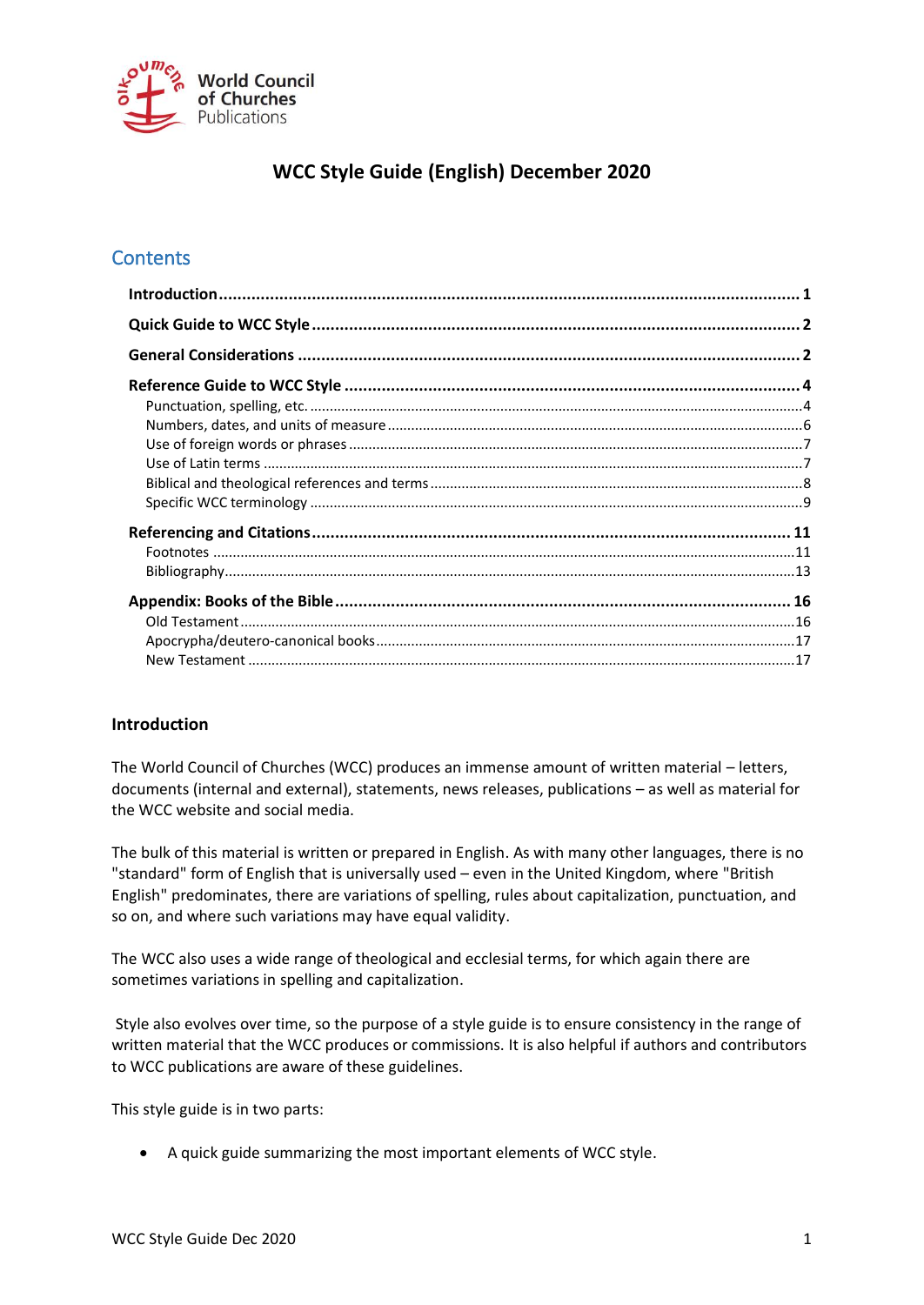

• A more detailed reference section setting out style used in the production of longer documents, statements, and publications.

In producing written material, be aware of the primary audience for which it is produced. Some style particulars vary between the more academic books and journals style and the news service style, especially regarding serial comma and when to use titles of persons.

### <span id="page-1-0"></span>**Quick Guide to WCC Style**

For the most part, WCC usage follows British rules of spelling (for example, "honour," "centre," "programme," "travelling," "practice" when a noun and "practise" when a verb).

There are specific cases where the US spelling is used

- Use "toward" rather than "towards," unless in a quotation or the title of a publication.
- Use the letter "Z" (rather than "S") in such word endings as "organize" and "organization," "analyze," "globalization," "baptize." The WCC also prefers "judgment," "acknowledgment," etc.

For further examples of WCC spellings of frequently used words, see "Specific WCC Terminology."

For questions of spelling and style other than those listed in this style guide: Concise Oxford English Dictionary, 11th edition, rev.

For an online resource, use The Oxford Online Dictionaries available at Lexico: https://www.lexico.com set to "UK."

#### <span id="page-1-1"></span>**General Considerations**

In texts that are lengthy or urgent it is more important to ensure consistency within the text at hand than to apply house style. The important thing is not to have two or more styles in evidence within a single document.

Where there is no clear rule, discretion should be left to the author or editor, provided that consistency is maintained throughout the text.

Avoid references such as "this country," "our legal system." Be specific in identifying people, places, institutions, and other entities in full so it is clear for international readers.

No form of language or expression should be used that could be interpreted by a reader as being racist, sexist, derogatory of a particular religion or creed, or otherwise offensive.

Capitalize "black," such as in Black Theology or if the author used it in a special way to designate something more than just skin colour. Avoid capping "White," since this might be seen to indicate some special status for white people.

Use gender-inclusive language.

Gender-specific pronouns ("he," "his," "him," and so on) should be avoided in any reference relevant to males and females. "They," "their," etc., is now acceptable as a gender-inclusive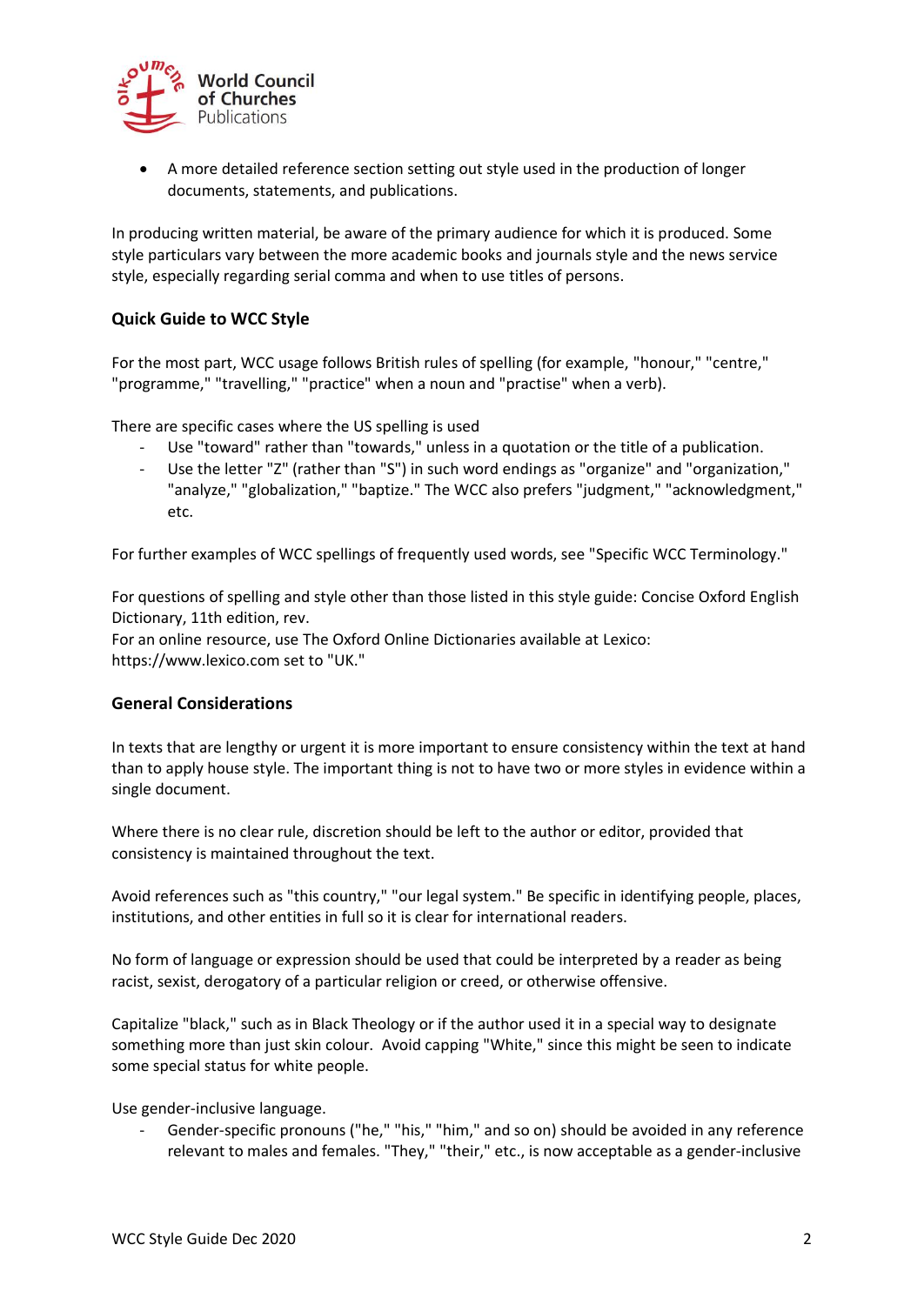

singular pronoun. Alternatively, pluralize the references, use the passive voice; avoid if possible using both pronoun forms ("his/her")

- Avoid such terms as man (for human beings), mankind, manpower, chairman, statesman, laymen, etc.; avoid referring to men by their family name and women by their first name
- If necessary, when referring to women in the text, use Ms rather than Mrs or Miss. For news releases and news/feature writing avoid titles such as Mr and Ms
- In lists of contributors or participants, the name only is given, unless there is a specific title such as Dr, Prof, etc.
- In biblical quotations, retain the language in the cited English translation even when it is not inclusive.

Names of countries may be an unexpected source of misunderstanding and tension, particularly if their use is taken to imply that the WCC has made a political judgment on a given situation of disputed sovereignty where in fact it has not.

- WCC previously used Former Yugoslav Republic of Macedonia (FYROM), now officially Republic of North Macedonia
- Eswatini (previously Swaziland)
- Myanmar/Burma where Myanmar is the official name of the country but the BBC, for example, refers to Burma and Burmese
- Hong Kong officially the Hong Kong Special Administrative Region of the People's Republic of China
- Avoid the use of "America" or "American" for the United States of America (US, or USA), except in direct quotations.

WCC Assemblies:

- Avoid referring to an assembly only by the name of the city where it met, e.g., do not write "Harare agreed to create a programme . . . "; instead, write "the WCC assembly in Harare," or "the WCC's assembly in Harare"
- Use lowercase when referring to an assembly, except where referring to the specific assembly: 1st Assembly, 2nd Assembly etc.; e.g. the 7th Assembly of the WCC (thereafter "the assembly")
- *Never* use "general assembly" for a WCC assembly.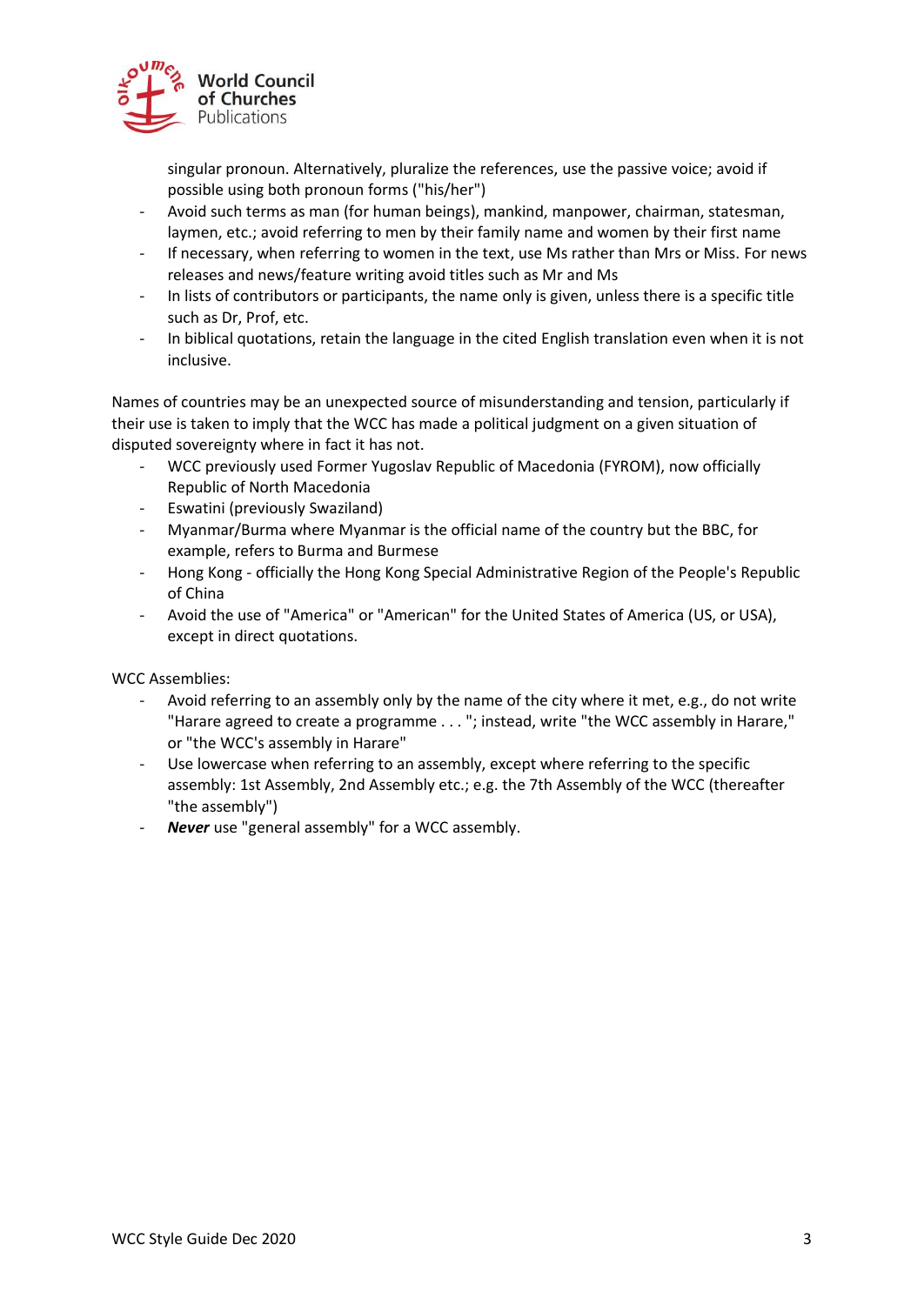

# <span id="page-3-0"></span>**Reference Guide to WCC Style**

<span id="page-3-1"></span>

|                        | Punctuation, spelling, etc.                                                 |  |  |
|------------------------|-----------------------------------------------------------------------------|--|--|
|                        |                                                                             |  |  |
| Comma                  | In a list of three or more items, insert a comma before the 'and' or 'or':  |  |  |
|                        | red, white, and blue                                                        |  |  |
|                        | masculine, feminine, or neuter                                              |  |  |
| Ellipsis (three        | An ellipsis is used to indicate content omitted from a quotation.           |  |  |
| $points) \ldots$       | Use three full points, spaced from each other and from the words either     |  |  |
|                        | side.                                                                       |  |  |
|                        | Where the preceding sentence ends immediately before the ellipsis,          |  |  |
|                        | retain the punctuation.                                                     |  |  |
| -ize, -yse, and -      | Always use -ize, -ization, -izing endings as well as -yze endings:          |  |  |
| yze endings            | materialize, analyze, paralyze                                              |  |  |
| <b>Quotation marks</b> | Use double quotation marks first.                                           |  |  |
|                        | Use single quotation marks for quoted matter within a quotation.            |  |  |
|                        | Always place commas and full stops (periods) inside the closing quotation   |  |  |
|                        | mark, regardless of whether or not it is part of the quoted material.       |  |  |
|                        | e.g. It was seen as a "done deal."                                          |  |  |
|                        | Colons and semicolons - unlike periods and commas - follow closing          |  |  |
|                        | quotation marks.                                                            |  |  |
|                        | Question marks and exclamation points follow closing quotation marks        |  |  |
|                        | unless they belong within the quoted matter.                                |  |  |
| Hyperlinks             | Hyperlinks should be all lowercase.                                         |  |  |
|                        | Do not end a hyperlink with a full stop. (Although a full stop after an URL |  |  |
|                        | or hyperlink in a reference or sentence should be used as normal)           |  |  |
|                        | Check that a long hyperlink has not been broken through                     |  |  |
|                        | autohyphenation and that underlined spaces in the original have been        |  |  |
|                        | retained (i.e., no spaces in hyperlink).                                    |  |  |
| Hyphenation            | Use the hyphen in adjectives, but usually not in nouns:                     |  |  |
|                        | e.g., "third-world linkages" but "the third world"                          |  |  |
|                        | (exception nation-state when used as a noun)                                |  |  |
| Hyphens, En            | There are three lengths of dashes:                                          |  |  |
| Dashes, Em             | hyphen $(-)$ , en dash $(-)$ , and em dash $(-)$ .                          |  |  |
| Dashes                 | <b>Hyphen</b>                                                               |  |  |
|                        | The hyphen connects two things that are intimately related, usually         |  |  |
|                        | words that function together as a single concept or work together as a      |  |  |
|                        | joint modifier (e.g., tie-in, toll-free call, two-thirds).                  |  |  |
|                        | En dash                                                                     |  |  |
|                        | En dashes specify any kind of range, such as page numbers (147-48), or      |  |  |
|                        | the May-September issue of a magazine; it's not a May-September issue,      |  |  |
|                        | because June, July, and August are also ostensibly included in this range.  |  |  |
|                        | It is also used in contexts such as "Catholic-Protestant" or "North-        |  |  |
|                        | South".                                                                     |  |  |
|                        | For the WCC journals, the en dash is also used to set off a phrase in a way |  |  |
|                        | similar to parentheses, with a space either side of the en dash ("This is   |  |  |
|                        | the third in a series of podcasts - produced by the World Council of        |  |  |
|                        |                                                                             |  |  |
|                        | Churches - that focuses on the importance of water.")                       |  |  |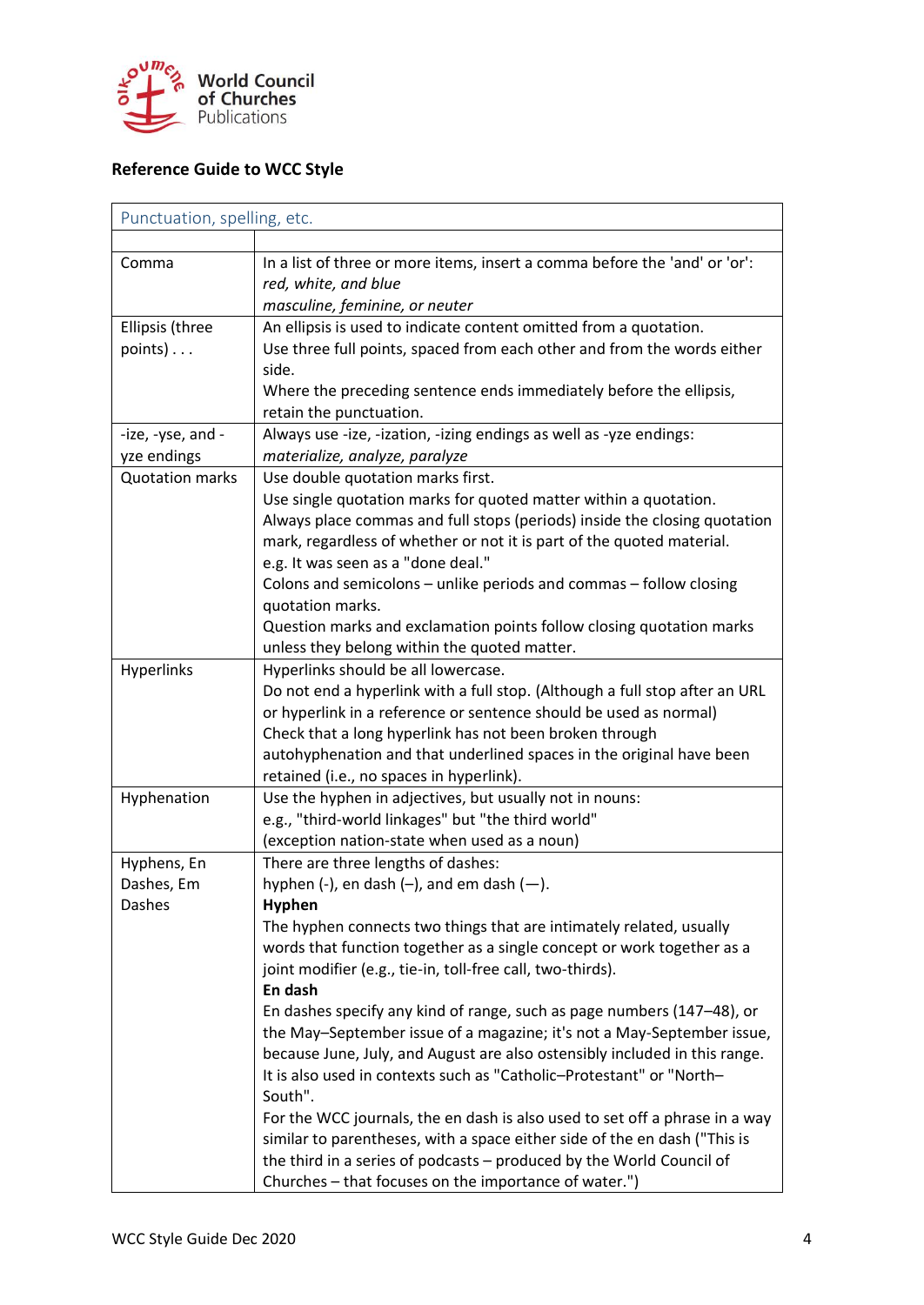

|                       | Em dash                                                                        |
|-----------------------|--------------------------------------------------------------------------------|
|                       | For WCC books, the em dash and not the en dash is used to set off a            |
|                       | phrase or to break away from the sentence-as in this case. Unlike the en       |
|                       | dash, it does not have a space either side.                                    |
| Capitalization        | Keep the use of capitalized letters to a minimum.                              |
|                       | Use capital letters only for proper nouns, and for the initial letters of the  |
|                       | full formal names of institutions, organizations, buildings, and so on.        |
|                       | Do not use capital letters for common nouns:                                   |
|                       | "University of Oxford" but "the university"                                    |
| Titles and offices    | For titles within text use lowercase, e.g. general secretary, moderator,       |
|                       | president, archbishop, but capitilize when preceding the name of a             |
|                       | specific person "Archbishop Jackelén" or "General Secretary Tveit). In         |
|                       | captions and lists of participants it may be appropriate to capitalize titles. |
|                       | Give careful attention to using correct ecclesiastic titles.                   |
|                       | Where there are numerous titles, use the order "Rev. Prof. Dr"                 |
|                       | In lists of contributors or participants, the name is given only, unless       |
|                       | there is a specific title such as Dr, Prof, etc.                               |
|                       | In a byline of an article or in the author line in an article or chapter, only |
|                       | the author's name is given.                                                    |
| Translations and      | Quotations in languages other than that of the publication should be           |
| transliteration:      | translated.                                                                    |
|                       | If it is a quote from a Bible translation, add an acknowledgment of the        |
|                       | Bible translation in question to the text in the copyright section-if more     |
|                       | than 500 words are used or if the publication is intended for commercial       |
|                       | use.                                                                           |
|                       | References and quotations in non-Roman alphabets should be                     |
|                       | transliterated.                                                                |
| <b>Bulleted lists</b> | Punctuate a list if the items are full sentences, especially if more than one  |
|                       | sentence.                                                                      |
|                       | If the items are fragments, do not use any punctuation (not even final         |
|                       | punctuation).                                                                  |
|                       | If the list is part of the flow of the narrative text, punctuate as you would  |
|                       | a run-in list: with commas/semicolons and a period.                            |
|                       |                                                                                |
| State,                | Use initial capitals for titles when referring to a particular institution:    |
| government etc.       | e.g., "the Republic of Indonesia."                                             |
|                       | but for governments (in general): "the government of ____";                    |
|                       | the state (not the State, unless part of an official title).                   |
| Points of the         | Do not capitalize north, southeast etc., unless they represent political       |
| compass               | divisions:                                                                     |
|                       | the northern hemisphere, western Africa                                        |
|                       | "Western" as opposed to "Eastern" church tradition                             |
|                       | global South, global North                                                     |
| Abbreviations         | Abbreviations omit the end of a word or words.                                 |
|                       | In general include a full stop at the end:                                     |
|                       | Rev.                                                                           |
|                       | Contractions omit the middle of a word or words.                               |
|                       | Do not include a full stop:                                                    |
|                       |                                                                                |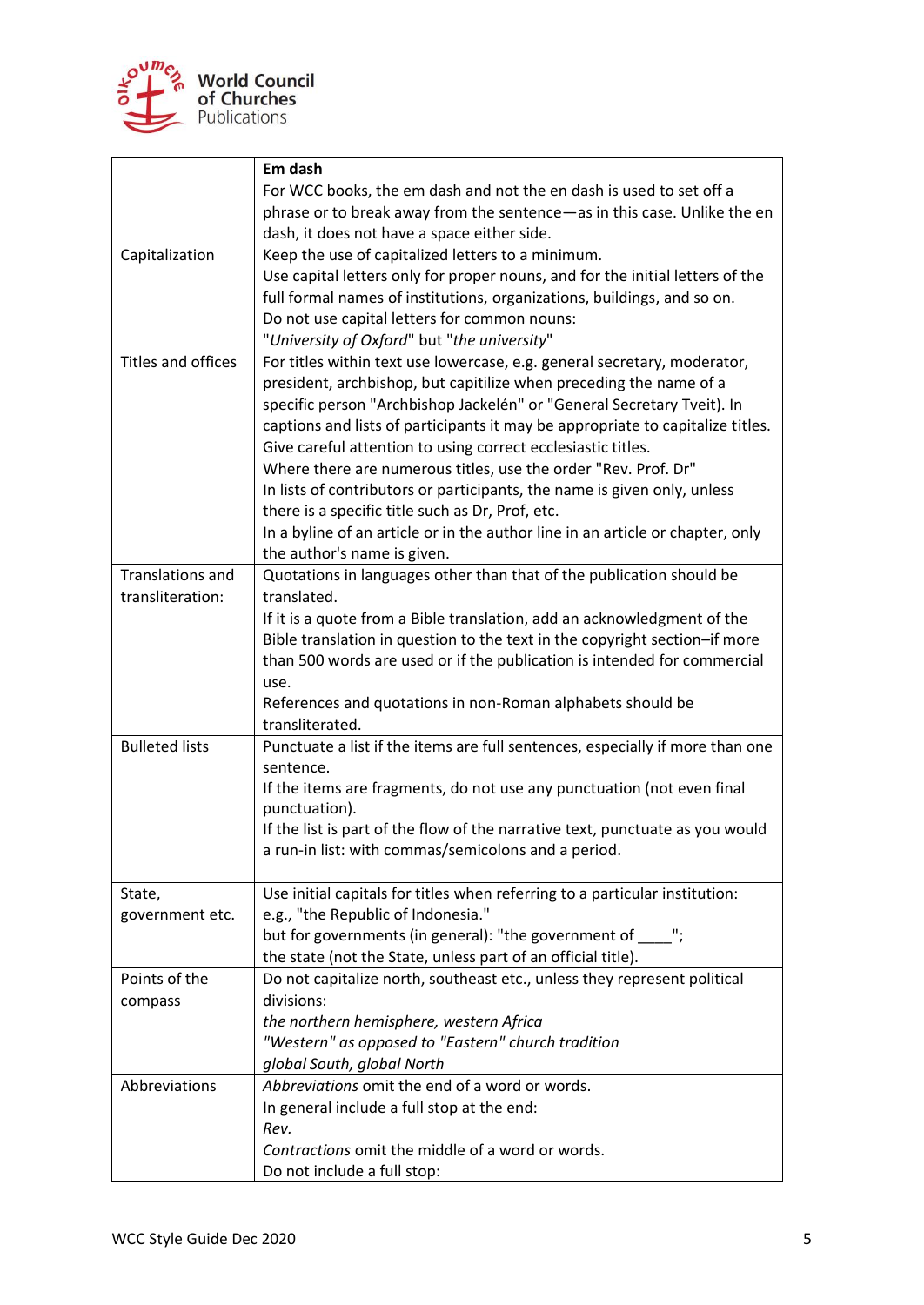

<span id="page-5-0"></span>

|                   | Dr, Mr, Ms                                                                               |
|-------------------|------------------------------------------------------------------------------------------|
|                   | For documents and publications, the abbreviation of a title retains the                  |
|                   | first letter of the article when this is the first word of the title: The                |
|                   | Church: Towards a Common Vision will be TCTCV rather than CTCV.                          |
| Organizations     | When an organization or programme is referenced for the first time, the                  |
|                   | name should be spelled out in full. If it is later to be referred to by initials         |
|                   | or acronyms, these should follow the first reference to the full title, in               |
|                   | parenthesis:                                                                             |
|                   | <b>World Council of Churches (WCC)</b>                                                   |
|                   | Christian Medical Commission (CMC)                                                       |
|                   | Try to avoid referring to the Pilgrimage of Justice and Peace as PJP in                  |
|                   | public documents. It is often more appropriate to refer to "the pilgrimage               |
|                   | " on second and subsequent references.                                                   |
| Acronyms          | An acronym is formed key letters of important words in a phrase or                       |
|                   | name.                                                                                    |
|                   | Do not use full stops (or "periods") between the initials of acronyms.                   |
|                   | Acronyms that are usually pronounced as words are sometimes called                       |
|                   | word acronyms.                                                                           |
|                   | Word acronyms do not need an article: UNAIDS, not the UNAIDS,                            |
|                   | UNESCO, UNICEF.<br>Acronyms formed from a string of initials and usually pronounced as   |
|                   | individual letters are sometimes more specifically called initialisms.                   |
|                   | Initialisms require an article unless they are being used in the possessive              |
|                   | form: The WCC, the USA, the CMC, but WCC publications.                                   |
| Apostrophes       | Do not use an apostrophe for the plural of initials or dates:                            |
|                   | NGOs, VIPs, NCCs, REOs                                                                   |
|                   | the 1960s, the 1990s                                                                     |
|                   |                                                                                          |
|                   | Numbers, dates, and units of measure                                                     |
| Figures or words? | one to ten; 11-, 465,000                                                                 |
|                   | For numbers up to 10,000 do not use a comma to separate the thousands                    |
|                   | (1000, 2000, etc., but 10,000 or 150,000)<br>but be consistent within a single sentence: |
|                   | where 8 men and 12 women were present.                                                   |
| Units of measure  | Use figures (5 litres)                                                                   |
| People's ages     | Use figures (42 years old)                                                               |
| Approximate       | Use words (about fifteen people were there)                                              |
| numbers           |                                                                                          |
| Percentages       | Use figures: 20 percent; but 20% in data-heavy text                                      |
| Dates             | November 2017; 13 November (not 13th November or November 13th)                          |
|                   | When referring to a period, 1925-26, not 1925-6 or 1925-1926,                            |
|                   | but 1892-1910 when a century is bridged.                                                 |
| Century and       | Use figures:                                                                             |
| millennium        | The 9th century (not the ninth century) and do not use superscripts:                     |
|                   | the 19th century (not the 19th century); the 2nd millennium (not the                     |
|                   | second millennium)                                                                       |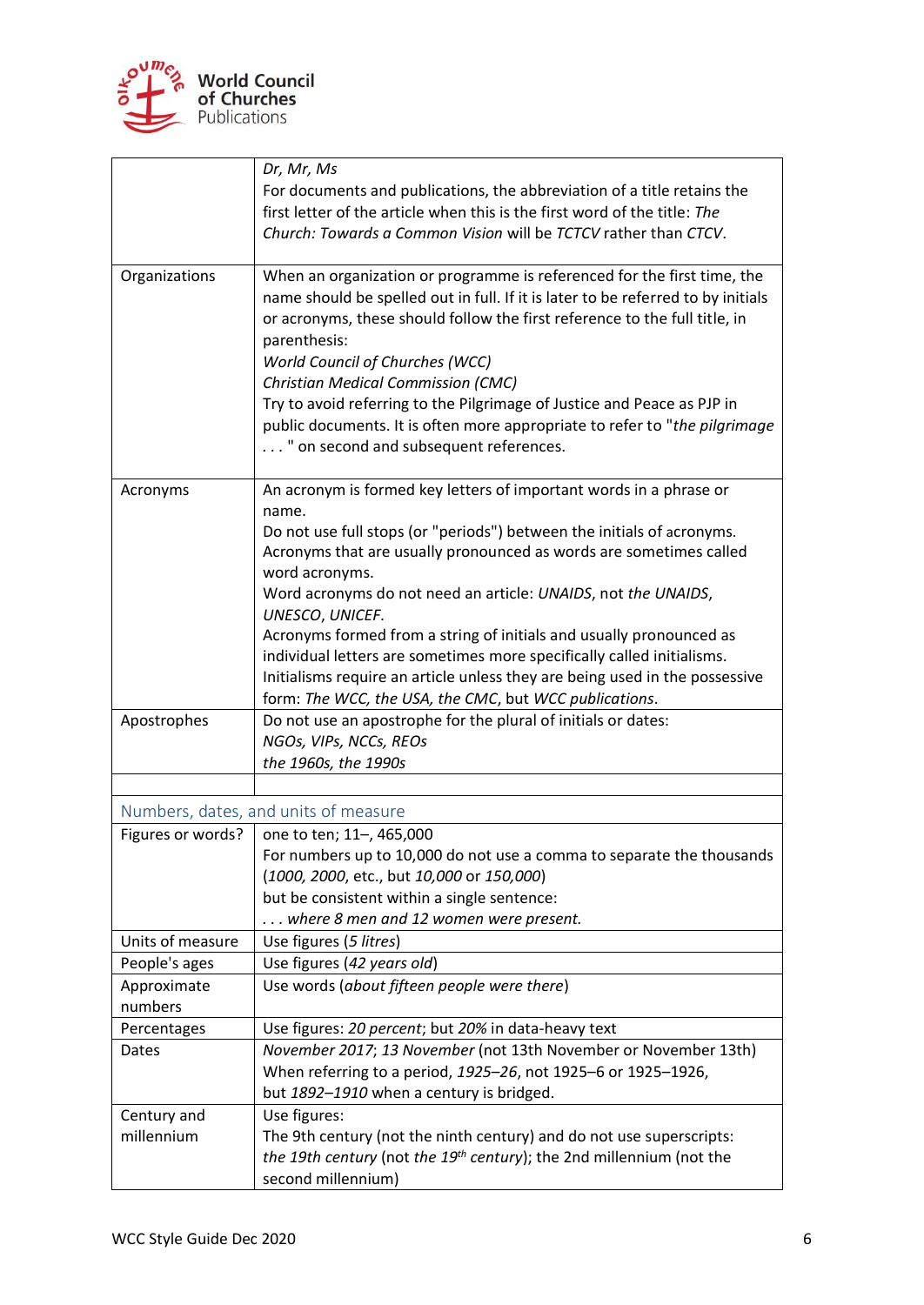

<span id="page-6-1"></span><span id="page-6-0"></span>

| Periodization                   | Use BCE (Before Common Era) and CE (Common Era); e.g. Burial Practices                                                                               |
|---------------------------------|------------------------------------------------------------------------------------------------------------------------------------------------------|
|                                 | in Ancient Israel and the Neighbouring Cultures (c. 1500-330 BCE); Rome<br>in Late Antiquity (ca. 400 CE).                                           |
| <b>WCC</b> assemblies           | Use lowercase for a WCC assembly, except when "assembly" goes with                                                                                   |
|                                 | the number of the Assembly: 1st Assembly, 2nd Assembly, etc.                                                                                         |
|                                 | Use figures for the WCC assemblies: the 1st Assembly in Amsterdam; the                                                                               |
|                                 | 10th Assembly in Busan, et                                                                                                                           |
| Currencies                      | Spell out the names of currencies: "1000 euros,","2000 Kenyan shillings,"                                                                            |
|                                 | "250 British pounds," "190 Swiss francs," "80,000 Japanese yen," "500 US                                                                             |
|                                 | dollars."                                                                                                                                            |
|                                 |                                                                                                                                                      |
|                                 | Reference to nations is helpful, especially in the case of a word like                                                                               |
|                                 | "dollar" that may apply to US dollars, Canadian dollars, Australian dollars,                                                                         |
|                                 | etc.                                                                                                                                                 |
|                                 |                                                                                                                                                      |
|                                 | (The use of symbols like $\epsilon$ , $\zeta$ or $\epsilon$ is often garbled; currency codes such as<br>CHF or GBP may not be known to all readers.) |
| Ecclesiastical                  | "The Rev." ought never to be used with the family name/last name only.                                                                               |
| titles                          | The first name or initial must always be given, and Mr, Ms or Dr may be                                                                              |
|                                 | inserted where applicable:                                                                                                                           |
|                                 | e.g., the Rev. Ms Bridgeton (not "the Rev. Bridgeton"), the Rev. Syngman                                                                             |
|                                 | Kim (not "Rev. Kim").                                                                                                                                |
|                                 |                                                                                                                                                      |
| Use of foreign words or phrases |                                                                                                                                                      |
| General                         | Words or phrases in a foreign language should be italicized.                                                                                         |
| "Anglicized"                    | If they are now accepted as anglicized, they should not be italicized or                                                                             |
| foreign words or                | carry any accents, e.g.:                                                                                                                             |
| phrases                         | apartheid                                                                                                                                            |
|                                 | coup d'etat                                                                                                                                          |
|                                 | detente                                                                                                                                              |
|                                 | dim sum                                                                                                                                              |
|                                 | elite                                                                                                                                                |
|                                 | gestalt                                                                                                                                              |
|                                 | laissez-faire                                                                                                                                        |
|                                 | raison d'etre                                                                                                                                        |
|                                 | role                                                                                                                                                 |
|                                 | regime                                                                                                                                               |
|                                 | rapprochement<br>status quo                                                                                                                          |
|                                 | vice versa                                                                                                                                           |
|                                 | vis-a-vis                                                                                                                                            |
| "Ecumenical"                    | Words like oikoumene, diakonia, koinonia, etc., should be italicized.                                                                                |
| foreign words or                |                                                                                                                                                      |
| phrases                         |                                                                                                                                                      |
|                                 |                                                                                                                                                      |
|                                 |                                                                                                                                                      |
|                                 |                                                                                                                                                      |
| Use of Latin terms<br>General   | Avoid Latin terms in text, except when necessary.                                                                                                    |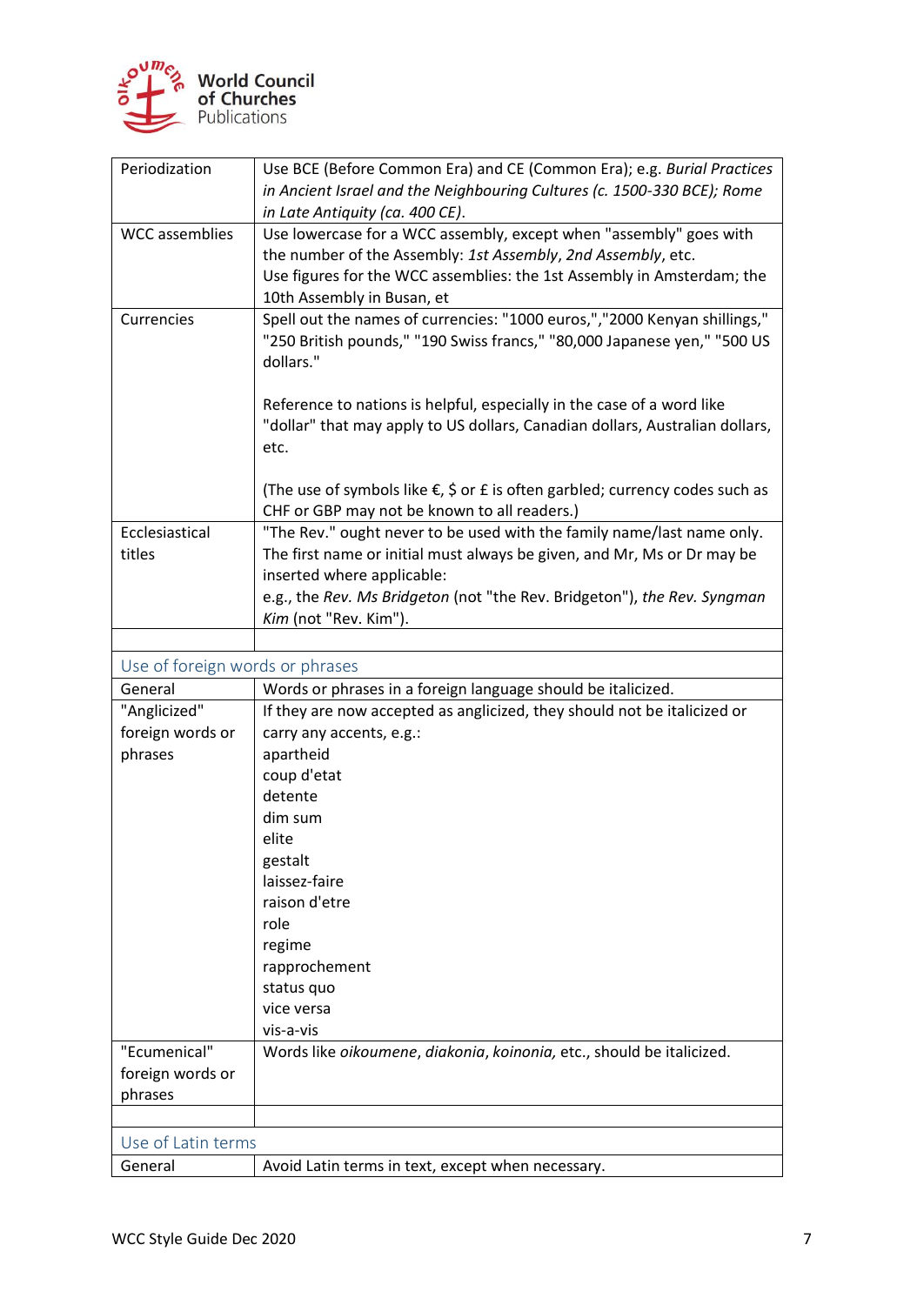

<span id="page-7-0"></span>

|                          | Use abbreviations of Latin term in notes.                                     |
|--------------------------|-------------------------------------------------------------------------------|
| e.g.                     | exempli gratia = "for example $\dots$ "; this is followed by general          |
|                          | illustrations. Often it is possible to use "such as "                         |
|                          | Use commas around the inserted section.                                       |
| i.e.                     | id est = "that is", abbreviated "i.e."; this is followed by a specific        |
|                          | identification.                                                               |
|                          | Use commas around the inserted section.                                       |
| etc.                     | et cetera = "and so forth," or "and similar things." This term suggests       |
|                          | generality, and should not be used in a list of people where the term "et     |
|                          | al." (an abbreviation of inter alia) is appropriate.                          |
|                          | In English, unlike some other languages, use "etc." sparingly. Often it is    |
|                          | possible to use "and so on "Avoid ending sentences with "etc."                |
|                          |                                                                               |
|                          | Biblical and theological references and terms                                 |
| General                  | Give books of the Bible in full when they occur in the body of the text,      |
|                          | and abbreviate them when in parenthesis or footnotes:                         |
|                          | As we read in the Epistle of James                                            |
|                          | As St Paul says, "If God is for us" (Rom. 8:31).                              |
|                          | If editing texts, it is useful to check that biblical references are correct. |
|                          | See the appendix for abbreviations of the books of the Bible.                 |
| Multiple                 | Use this style:                                                               |
| references               | Mark 9:7; 10:11; Matt. 4:12,15; Luke 6:12f.; John 6:7ff.; 1 Cor. 1:4-7.       |
| <b>Biblical versions</b> | Use as far as possible the same edition of the Bible throughout an article    |
|                          | or book.                                                                      |
|                          | The WCC's preference in English is for the New Revised Standard Version       |
|                          | (NRSV), but specify the version used.                                         |
| Capitalization           |                                                                               |
| God the Father,          | Capitalize only "names" of God and not adjectives: Lord, Saviour, Creator,    |
| Jesus Christ,            | Redeemer, King, King of kings, kingdom of God (or reign of God, body of       |
| <b>Holy Spirit</b>       | Christ, the Body (when referring to Christ), the Son, the Trinity, the triune |
|                          | God, Spirit (when referring to the Holy Spirit).                              |
| Church                   | Lowercase ("church") except when it is part of the name of a particular       |
|                          | church or denomination.                                                       |
|                          | The plural "churches" is always lowercase, unless it is the first word in the |
|                          | sentence or part of an organizational name (such as "World Council of         |
|                          | Churches").                                                                   |
|                          | "Church" may be capitalized in Faith and Order texts, and academic or         |
|                          | doctrinal documents, only where the reference is to the one, universal        |
|                          | Church.                                                                       |
| Christians,              | "Christian" (plural, "Christians") is always capitalized, whether it appears  |
| Christianity             | as a noun or an adjective. Christianity and Christendom are always            |
|                          | capitalized.                                                                  |
| Bible, gospel, etc.      | the Bible, the Quran, but biblical study, quranic interpretation              |
|                          | Old Testament, New Testament,                                                 |
|                          | the word (of God), but the Word of God (when Jesus is meant)                  |
|                          | scripture(s), the good news,                                                  |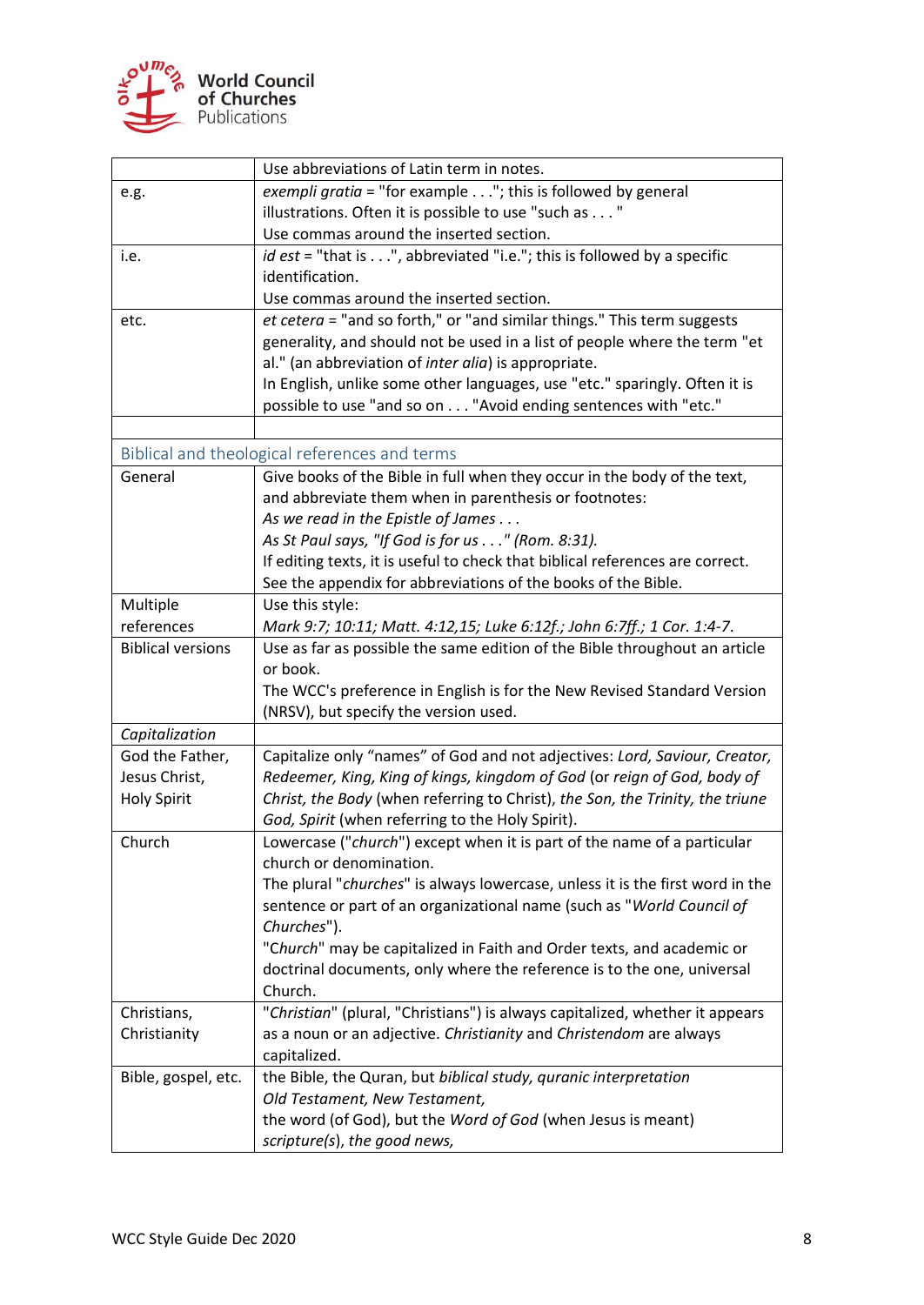

<span id="page-8-0"></span>

|                          | gospel, unless referring to a specific book of the Bible, e.g. the Gospel      |
|--------------------------|--------------------------------------------------------------------------------|
|                          | according to St John,                                                          |
|                          | epistle, letter, unless referring to a specific book of the Bible (Epistle to  |
|                          | the Romans, Second Letter to the Corinthians)                                  |
|                          | the gospels, epistles and other writings                                       |
|                          | holy scripture, the Hebrew scriptures                                          |
| Events in the life       | Use lowercase letters:                                                         |
| of Christ                | the incarnation, the last supper, the passion, the crucifixion, the cross, the |
|                          | resurrection                                                                   |
| Ecclesiastical           | the body (not "Body") of Christ                                                |
| terms                    | holy communion, eucharist, eucharistic                                         |
|                          | baptism, creeds, the apostle Paul                                              |
|                          | the trinitarian character of God (but "the Trinity" when naming God)           |
|                          | fathers (of the church), church fathers                                        |
|                          | the Lord's supper, the Lord's table                                            |
|                          | liturgy and worship                                                            |
| Special cases            | Tradition and tradition(s) are a special case; traditions represent the        |
|                          | diversity of forms of expression, but Tradition is used with an uppercase      |
|                          | T to refer to the accepted theological heritage as handed down from            |
|                          | early church fathers.                                                          |
|                          | Another special case: "the liturgy after the Liturgy."                         |
|                          |                                                                                |
| Specific WCC terminology |                                                                                |
| <b>WCC</b> programmes    | Capitalize the official name of a WCC programme:                               |
|                          | The WCC programme on Ecumenical Theological Education,                         |
|                          | but use lowercase when not the full or official name:                          |
|                          | "the WCC's theological education programme."                                   |
|                          |                                                                                |
|                          | Use "the Pilgrimage of Justice and Peace" (while this may be abbreviated       |
|                          | to PJP for internal documents, it may often be more appropriate to use         |
|                          | "the pilgrimage" on second and subsequent references). Sometimes the           |
|                          | Pilgrimage (cap P) could be used where second reference is far from the        |
|                          | first.                                                                         |
|                          |                                                                                |
|                          | Never use an abbreviation for a WCC programme, e.g. EDAN, without              |
|                          | first spelling it out, and including the abbreviation in parenthesis at the    |
|                          | end: The Ecumenical Disability Advocates Network (EDAN).                       |
|                          |                                                                                |
| Conferences,             | Use lowercase letters except when referring to an actual title:                |
| consultations,           | e.g., the study on "Moral Discernment in the Churches," but "the moral         |
| meetings, studies        | discernment study" (when not the full title);                                  |
| etc.                     | the Arusha conference on "Moving in the Spirit: Called to Transforming         |
|                          | Discipleship," but the Conference on World Mission and Evangelism in           |
|                          | Arusha.                                                                        |
|                          |                                                                                |
| <b>WCC</b> assemblies    | Avoid referring to an assembly only by the name of the city where it met,      |
|                          | e.g., do not write "Harare agreed to create a programme ";                     |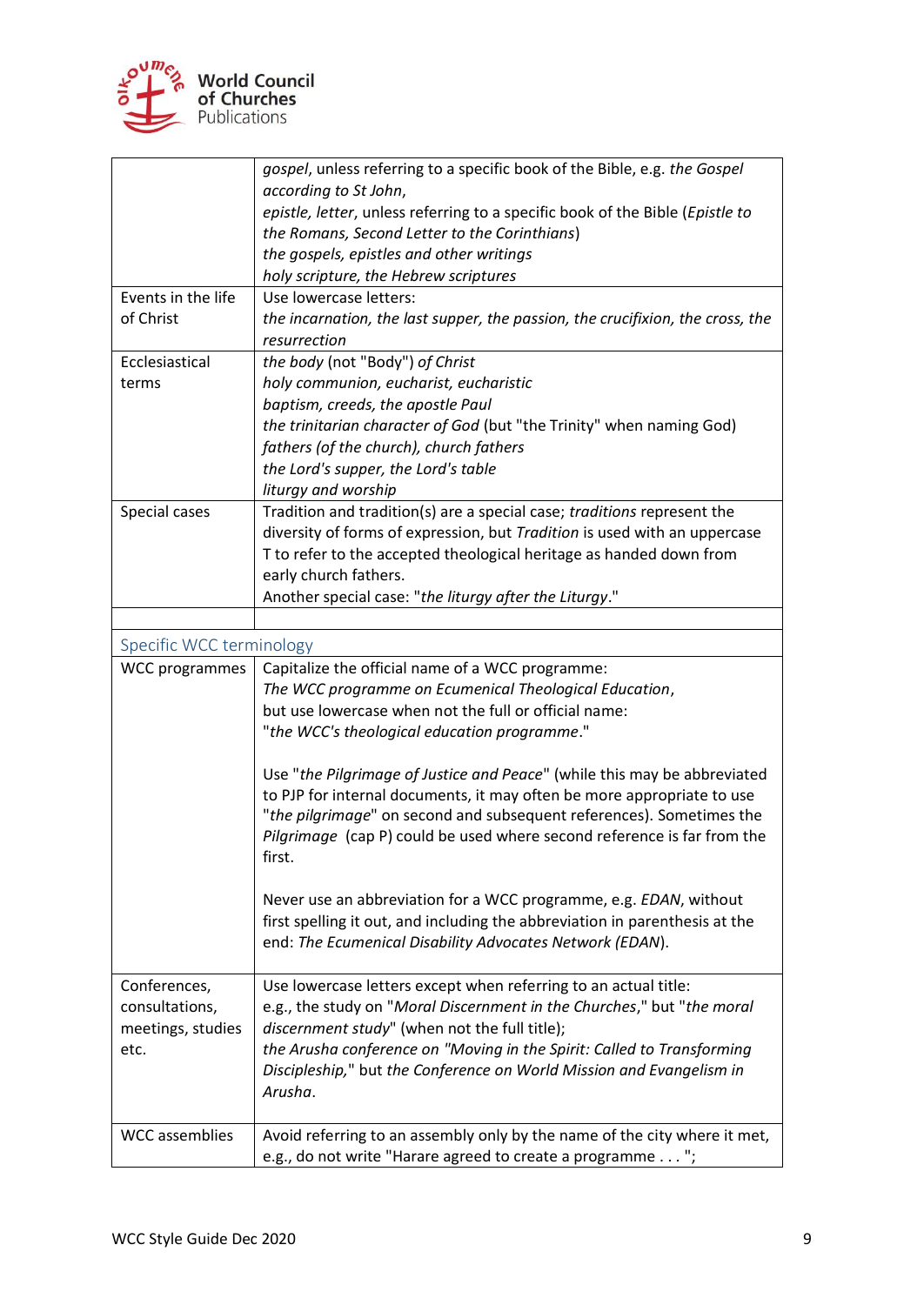

|                                   | instead write "the WCC assembly in Harare," or "the WCC's assembly in<br>Harare";<br>Use lowercase when referring to an assembly, except in the context of<br>1st Assembly, 2nd Assembly etc.; e.g., the 7th Assembly of the WCC<br>(thereafter "the assembly").<br>Never use "general assembly" for a WCC assembly.                                                                                                                                                                                                                                                                                                                      |
|-----------------------------------|-------------------------------------------------------------------------------------------------------------------------------------------------------------------------------------------------------------------------------------------------------------------------------------------------------------------------------------------------------------------------------------------------------------------------------------------------------------------------------------------------------------------------------------------------------------------------------------------------------------------------------------------|
| Some frequently<br>used WCC words | analyze<br>bilateral, multilateral<br>bioethical<br>centre<br>cooperation<br>diaconal<br>diakonia (not diaconia)<br>episkopé<br>globalization<br>grassroots<br>interdenominational, interfaith, interreligious, intercultural<br>kingdom of God, reign of God<br>lifestyle<br>litre, metre and kilometre for distance, but "water meter" for a<br>mechanism that measures quantity<br>nonviolence<br>oikoumene<br>overemphasis<br>people (rather than persons as plural of person)<br>radioactive<br>toward rather than towards<br>onward rather than onwards<br>socio-political, socio-economic<br>superpower<br>wellbeing<br>well known |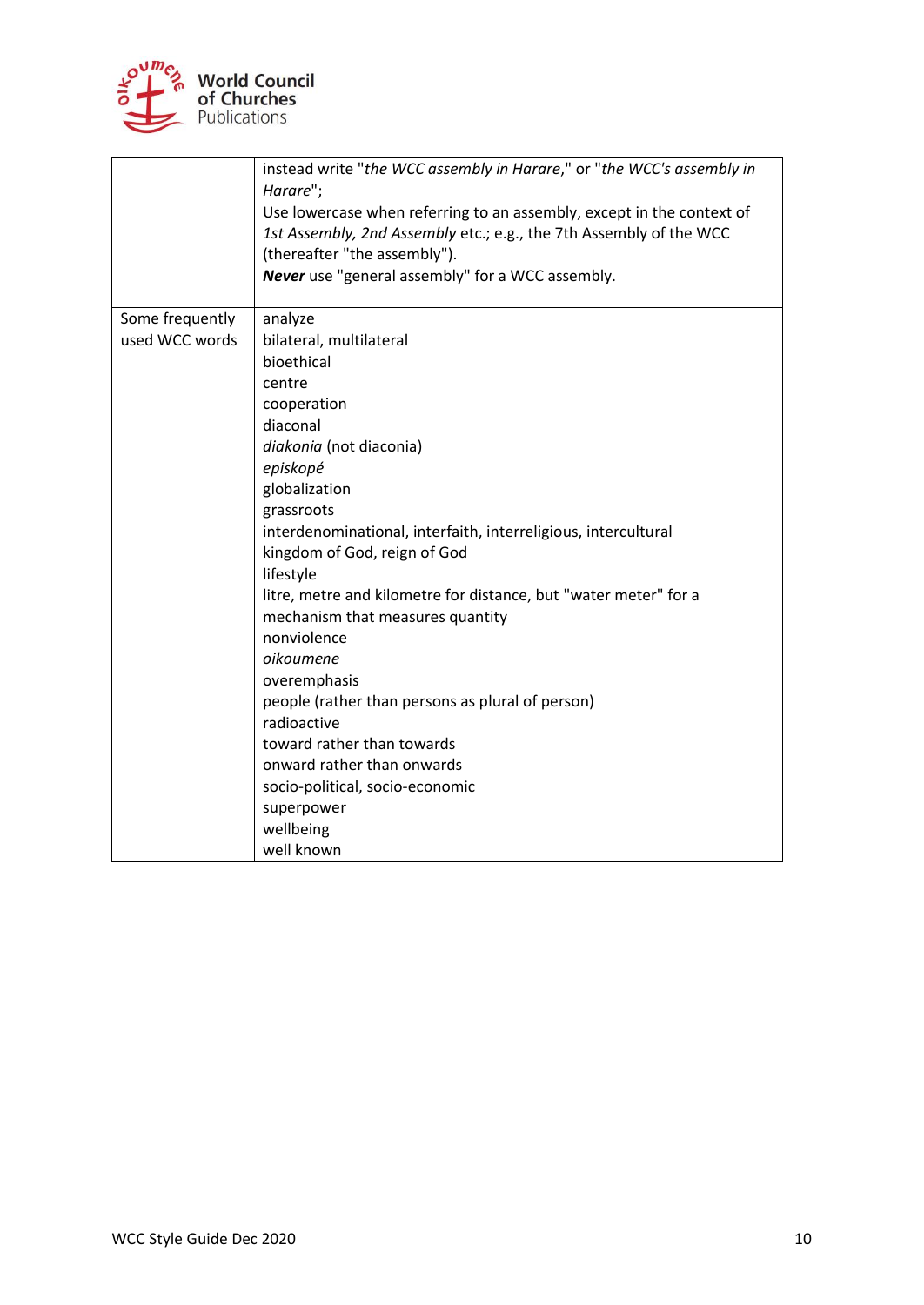

# <span id="page-10-0"></span>**Referencing and Citations**

WCC uses notes and bibliography, the most common type of Chicago style citation. Citations are placed in footnotes or endnotes, with a bibliography listing your sources in full at the end.

#### <span id="page-10-1"></span>Footnotes

The WCC uses the standard humanities-style system, as reflected in the *Chicago Manual of Style* (CMS)*,* that is,

- using Ibid. rather than repeating publication data
- putting publication data in parenthesis
- using short titles rather than op. cit. when re-referencing the same title in the same article or chapter
- dropping p., pp., f., ff.
- using a colon between title and subtitle
- converting volume numbers to arabic from roman
- a cited item should get a full citation at its first mention in any chapter
- all notes should begin with number 1 in each chapter.

The following examples are based on

"Notes and Bibliography: Sample Citations" from the Chicago Manual of Style http://www.chicagomanualofstyle.org/tools\_citationguide/citation-guide-1.html

For publication details use City, Publisher, Year; state names or country names only if ambiguous.

#### **Book**

1. Zadie Smith, *Swing Time* (New York: Penguin Press, 2016), 315–16. 2. Brian Grazer and Charles Fishman, *A Curious Mind: The Secret to a Bigger Life* (New York: Simon & Schuster, 2015), 12.

#### *Shortened notes*

3. Smith, *Swing Time*, 320.

4. Grazer and Fishman, *Curious Mind*, 37.

#### **Chapter or other part of an edited book**

1. Henry David Thoreau, "Walking," in *The Making of the American Essay*, ed. John D'Agata (Minneapolis: Graywolf Press, 2016), 177–78.

*Shortened note* 2. Thoreau, "Walking," 182.

In some cases, you may want to cite the collection as a whole instead:

1. John D'Agata, ed., *The Making of the American Essay* (Minneapolis: Graywolf Press, 2016), 177– 78.

*Shortened note* 2. D'Agata, *American Essay*, 182.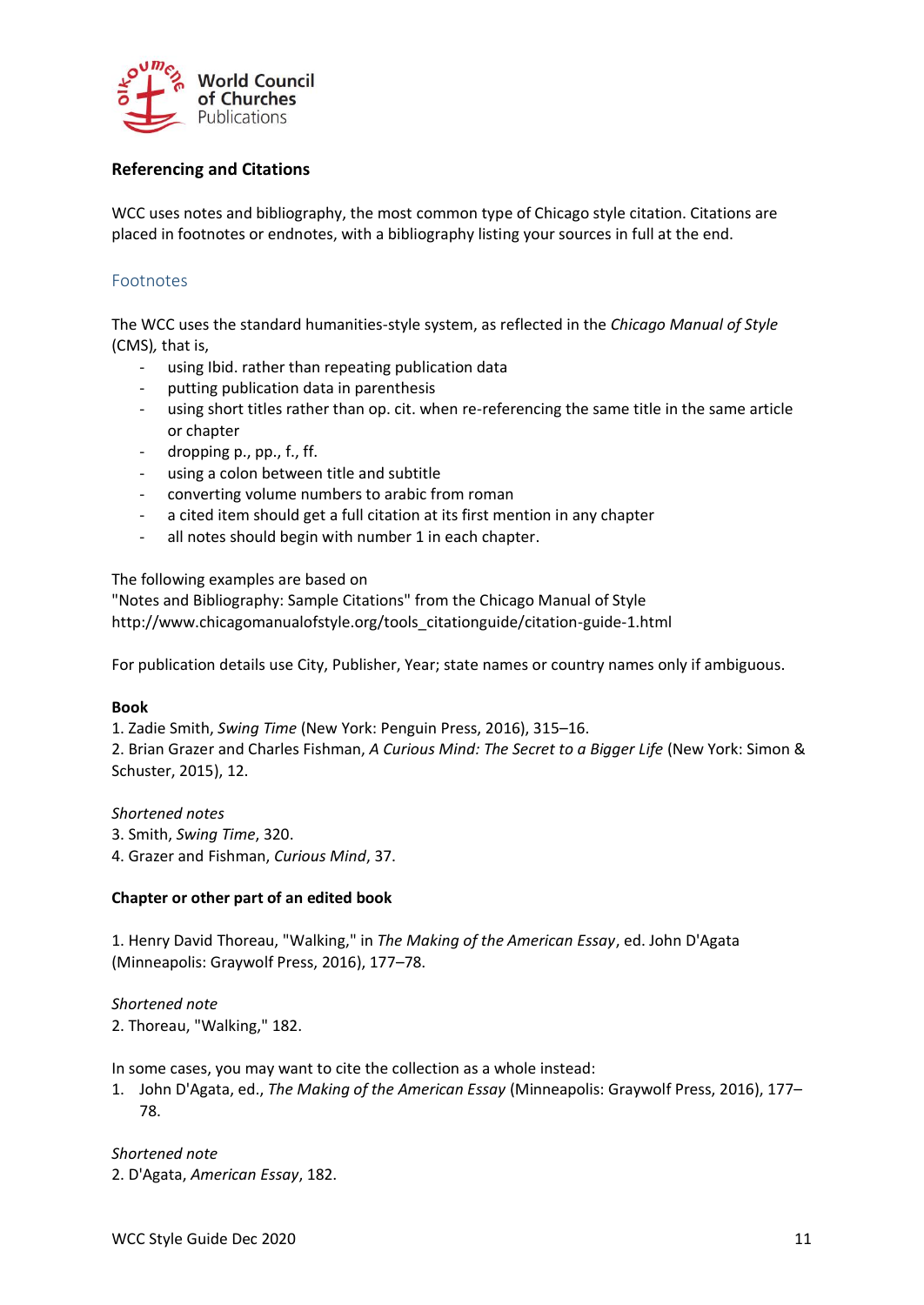

### **Translated book**

1. Jhumpa Lahiri, *In Other Words*, trans. Ann Goldstein (New York: Alfred A. Knopf, 2016), 146.

*Shortened note*

2. Lahiri, *In Other Words*, 184.

#### **Journal article**

In a note, cite specific page numbers. For articles consulted online, include a URL or the name of the database.

**DOI (Digital Object Identifier)** is preferred. A DOI forms a permanent URL that begins https://doi.org

1. Susan Satterfield, "Livy and the *Pax Deum*," *Classical Philology* 111:2 (April 2016), 170. 2. Shao-Hsun Keng, Chun-Hung Lin, and Peter F. Orazem, "Expanding College Access in Taiwan,

1978–2014: Effects on Graduate Quality and Income Inequality," *Journal of Human Capital* 11:1 (Spring 2017), 9–10, https://doi.org/10.1086/690235

3. Peter LaSalle, "Conundrum: A Story about Reading," *New England Review* 38: 1 (2017), 95, Project MUSE.

*Shortened notes*

4. Satterfield, "Livy," 172–73.

5. Keng, Lin, and Orazem, "Expanding College Access," 23.

6. LaSalle, "Conundrum," 101.

Journal articles often list many authors, especially in the sciences. If there are four or more authors, list only the first, followed by *et al*. ("and others").

7. Rachel A. Bay et al., "Predicting Responses to Contemporary Environmental Change Using Evolutionary Response Architectures," *American Naturalist* 189: 5 (May 2017), 465,

https://doi.org/10.1086/691233

*Shortened note*

8. Bay et al., "Predicting Responses," 466.

#### **For footnotes referring to websites, please use the following format:**

"'Two Parallel Worlds' – An Interview with His Beatitude Sviatoslav," UGCC: Information Resource of Ukrainian Greek-Catholic Church website, 14 February 2016,

http://news.ugcc.ua/en/interview/two\_parallel\_worlds\_\_an\_interview\_with\_his\_beatitude\_sviatosl av\_75970.html

#### **For Vatican documents**

Check if page is marked as copyrighted. Titles of papal encyclicals are in sentence-case, their abbreviations in all caps: *Ut unum sint* (*UUS*)

Example:

Pope Francis, "Pastoral Visit of His Holiness Pope Francis to Turin: Visit to the Waldensian Temple," Address of the Holy Father (Vatican City: Libreria Editrice Vaticana, 2015), 22 June 2015, https://w2.vatican.va/content/francesco/en/speeches/2015/june/documents/papafrancesco\_20150622\_torino-chiesa-valdese.html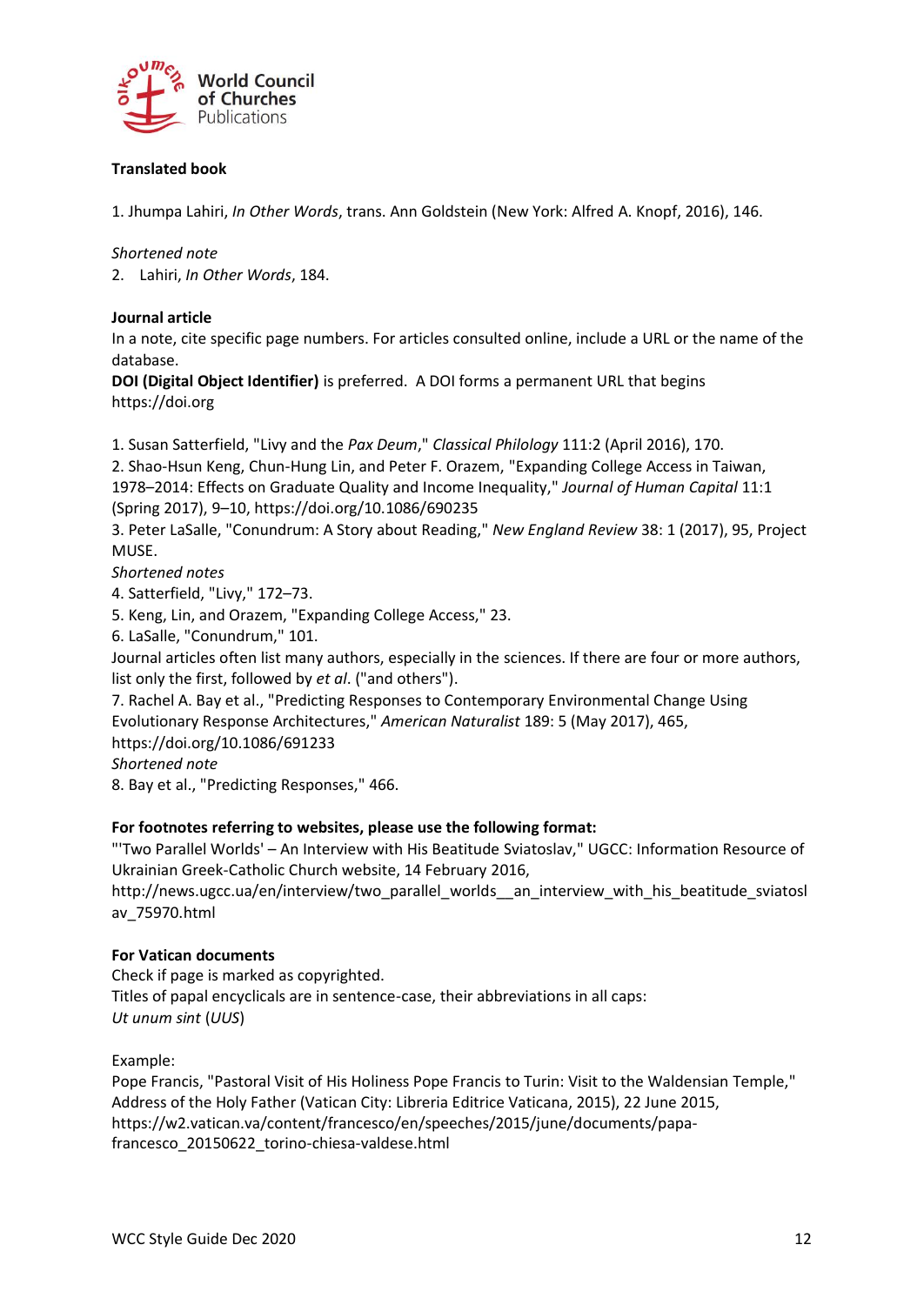

#### **Referencing WCC Publications**

**\*Books from WCC Publications:** any book that comes from the WCC should be cited normally, including the publication data, e.g.: (Geneva: WCC Publications, 2001), 33.

**\*Authors:** if the book lists no author or editor and is, for example, a study document from Faith and Order (such as *Baptism, Eucharist and Ministry* or *The Church),* lead with the title:

- *The Church: Towards a Common Vision,* Faith and Order Paper No. 213 (Geneva: WCC Publications, 2013), 12.
- Jooseop Keum, ed., *Together towards Life: Mission and Evangelism in Changing Landscapes* (Geneva: WCC Publications, 2012), 8.
- *Come and See: A Theological Invitation to the Pilgrimage of Justice and Peace*, Faith and Order Paper No. 224 (Geneva: WCC Publications, 2019). [It is a published book, even if available mostly or solely online.]

**Other WCC documents:** Statements or documents from the governing bodies, including the assemblies, can be referenced by a book or publication in which they are published, or, if not part of a publication, by the online/web location. These typically will just get a formal title, date, source, and weblink, e.g.,

- "Joint Ecumenical Peace Message on the Occasion of the 70th Anniversary of the Start of the Korean War," 20 June 2020, World Council of Churches, at:https://www.oikoumene.org/en/resources/documents/other-ecumenical-bodies/jointecumenical-peace-message-on-the-occasion-of-the-70th-anniversary-of-the-start-of-thekorean-war
- It would also be possible to list the WCC in the author position
- Some citations also give an official document number from, e.g., the central committee or the assembly, but that is not strictly speaking necessary: "Unity Statement of the 10th Assembly," 8 November 2013, World Council of Churches, at: [https://www.oikoumene.org/en/resources/documents/assembly/2013-busan/adopted](https://www.oikoumene.org/en/resources/documents/assembly/2013-busan/adopted-documents-statements/unity-statement)[documents-statements/unity-statement](https://www.oikoumene.org/en/resources/documents/assembly/2013-busan/adopted-documents-statements/unity-statement)

# <span id="page-12-0"></span>Bibliography

WCC guidelines for referencing in a bibliography follow the Chicago Manual of Style.

#### **Book**

Grazer, Brian, and Charles Fishman. *A Curious Mind: The Secret to a Bigger Life.* New York: Simon & Schuster, 2015.

Smith, Zadie. *Swing Time*. New York: Penguin Press, 2016.

#### **Chapter or other part of an edited book**

In a note, cite specific pages. In the bibliography, include the page range for the chapter or part.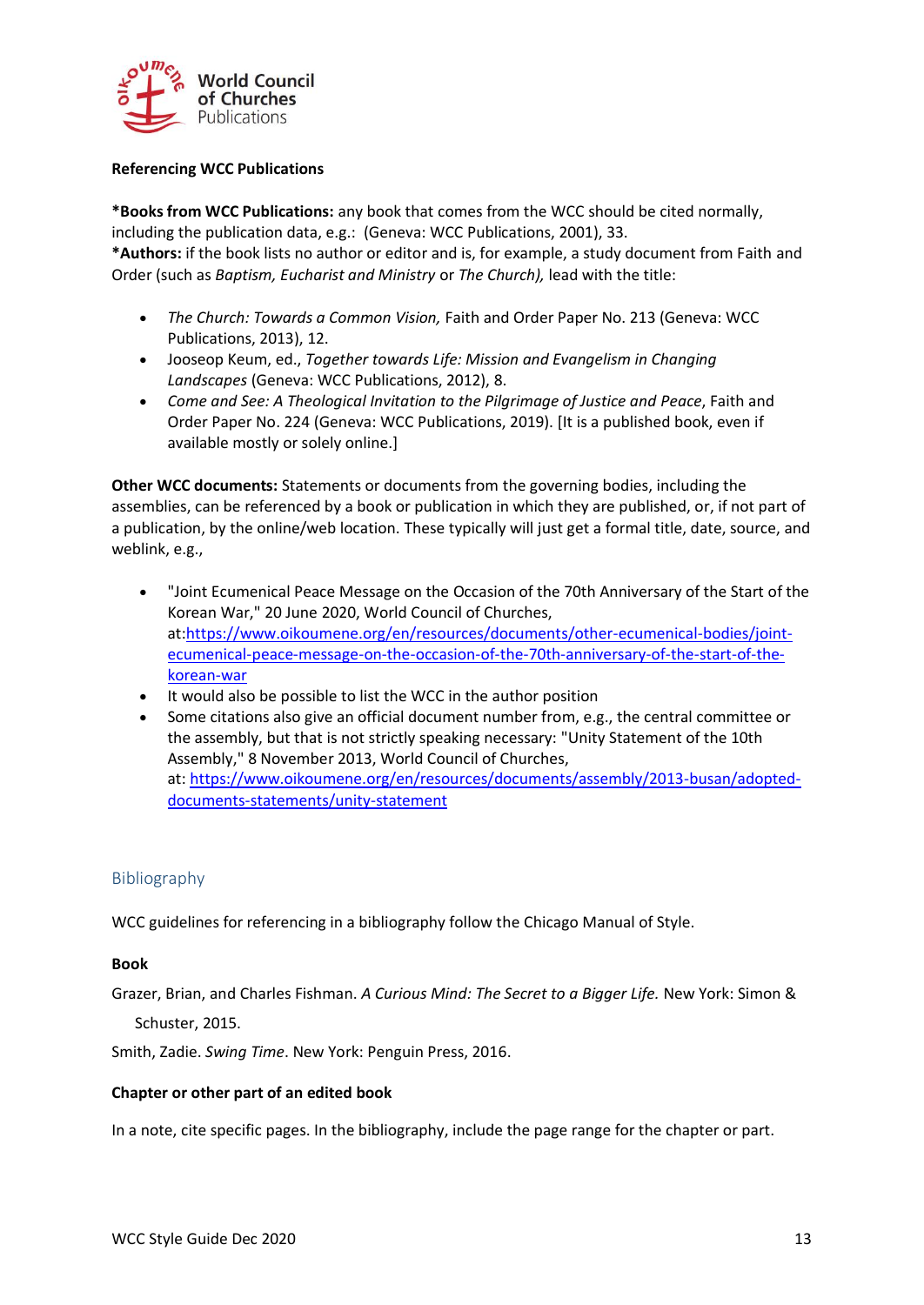

Thoreau, Henry David. "Walking." In *The Making of the American Essay*, edited by John D'Agata,

167–95. Minneapolis: Graywolf Press, 2016.

D'Agata, John, ed. *The Making of the American Essay*. Minneapolis: Graywolf Press, 2016.

#### **Translated book**

Lahiri, Jhumpa. *In Other Words*. Translated by Ann Goldstein. New York: Alfred A. Knopf, 2016.

#### **E-book**

For books consulted online, include a URL or the name of the database. For other types of e-books, name the format. If no fixed page numbers are available, cite a section title or a chapter or other number in the notes, if any (or simply omit).

Austen, Jane. *Pride and Prejudice*. New York: Penguin Classics, 2007. Kindle.

Borel, Brooke. *The Chicago Guide to Fact-Checking*. Chicago: University of Chicago Press, 2016.

ProQuest Ebrary.

- Kurland, Philip B., and Ralph Lerner, eds. *The Founders' Constitution*. Chicago: University of Chicago Press, 1987. http://press-pubs.uchicago.edu/founders.
- Melville, Herman. *Moby-Dick; or, The Whale*. New York: Harper & Brothers, 1851.

http://mel.hofstra.edu/moby-dick-the-whale-proofs.html.

#### **Journal article**

- Keng, Shao-Hsun, Chun-Hung Lin, and Peter F. Orazem. "Expanding College Access in Taiwan, 1978– 2014: Effects on Graduate Quality and Income Inequality." *Journal of Human Capital* 11, no. 1 (Spring 2017): 1–34. https://doi.org/10.1086/690235.
- LaSalle, Peter. "Conundrum: A Story about Reading." *New England Review* 38, no. 1 (2017): 95–109. Project MUSE.

Satterfield, Susan. "Livy and the *Pax Deum*." *Classical Philology* 111, no. 2 (April 2016): 165–76.

Bay, Rachael A., Noah Rose, Rowan Barrett, Louis Bernatchez, Cameron K. Ghalambor, Jesse R. Lasky, Rachel B. Brem, Stephen R. Palumbi, and Peter Ralph. "Predicting Responses to Contemporary Environmental Change Using Evolutionary Response Architectures." *American Naturalist* 189, no. 5 (May 2017): 463–73. https://doi.org/10.1086/691233.

#### **News or magazine article**

Manjoo, Farhad. "Snap Makes a Bet on the Cultural Supremacy of the Camera." *New York Times*, March 8, 2017. https://www.nytimes.com/2017/03/08/technology/snap-makes-a-bet-on-thecultural-supremacy-of-the-camera.html.

Mead, Rebecca. "The Prophet of Dystopia." *New Yorker*, April 17, 2017.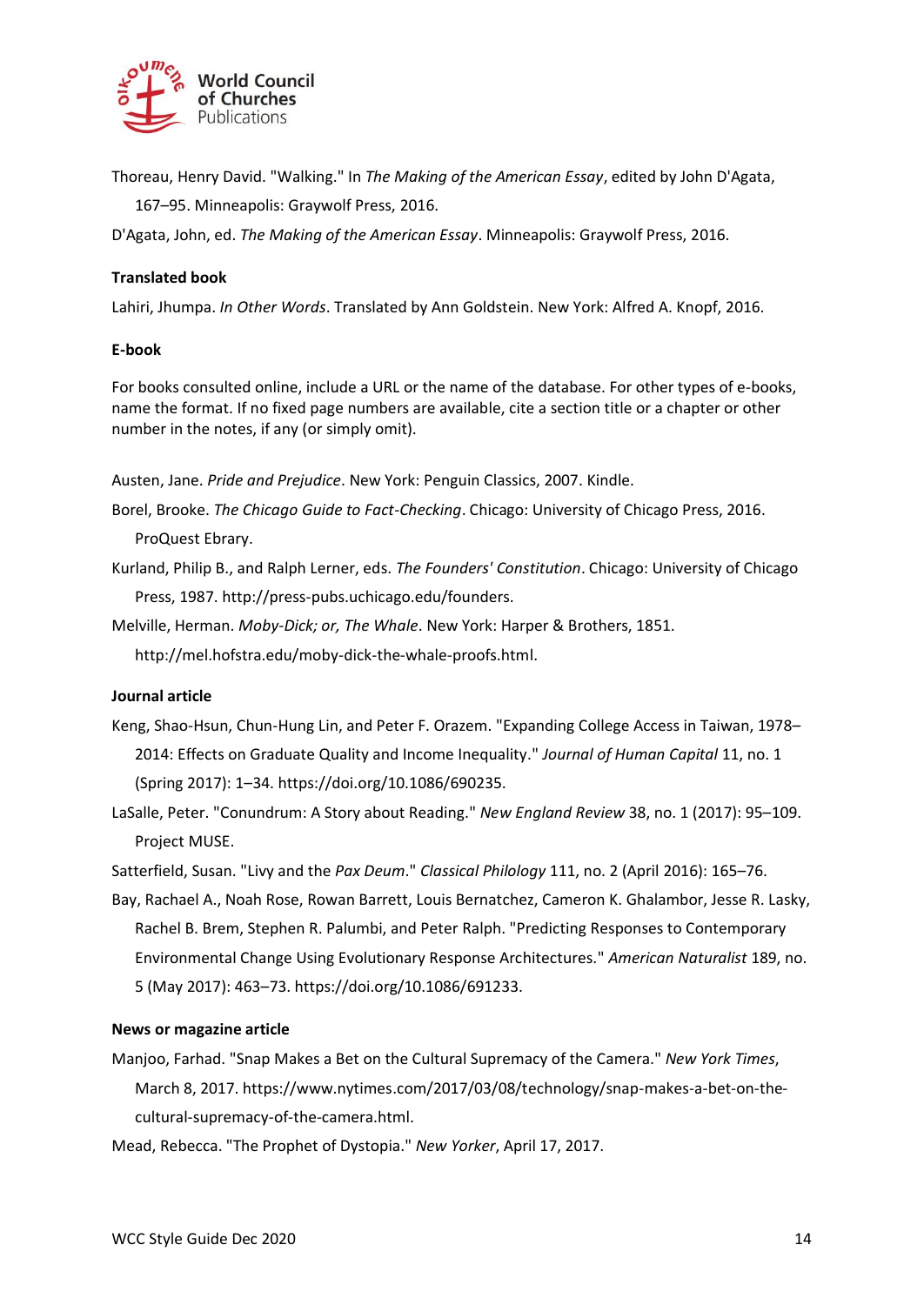

Pai, Tanya. "The Squishy, Sugary History of Peeps." *Vox*, April 11, 2017. http://www.vox.com/culture/2017/4/11/15209084/peeps-easter.

Pegoraro, Rob. "Apple's iPhone Is Sleek, Smart and Simple." *Washington Post*, July 5, 2007. LexisNexis Academic.

#### **Book review**

Kakutani, Michiko. "Friendship Takes a Path That Diverges." Review of *Swing Time*, by Zadie Smith. *New York Times*, November 7, 2016.

#### **Interview**

Stamper, Kory. "From 'F-Bomb' to 'Photobomb,' How the Dictionary Keeps Up with English." Interview by Terry Gross. *Fresh Air*, NPR, April 19, 2017. Audio, 35:25. http://www.npr.org/2017/04/19/524618639/from-f-bomb-to-photobomb-how-the-dictionarykeeps-up-with-english.

#### **Thesis or dissertation**

Rutz, Cynthia Lillian. "*King Lear* and Its Folktale Analogues." PhD diss., University of Chicago, 2013.

#### **Website content**

Bouman, Katie. "How to Take a Picture of a Black Hole." Filmed November 2016 at

TEDxBeaconStreet, Brookline, MA. Video, 12:51.

https://www.ted.com/talks/katie\_bouman\_what\_does\_a\_black\_hole\_look\_like.

Google. "Privacy Policy." Privacy & Terms. Last modified April 17, 2017.

https://www.google.com/policies/privacy/.

Yale University. "About Yale: Yale Facts." Accessed May 1, 2017. https://www.yale.edu/aboutyale/yale-facts.

For more examples, see [14.205](https://www.chicagomanualofstyle.org/book/ed17/part3/ch14/psec205.html)–10 in *The Chicago Manual of Style*. For multimedia, including live performances, see [14.261](https://www.chicagomanualofstyle.org/book/ed17/part3/ch14/psec261.html)–68.

#### **Social media content**

In rare cases, a bibliography entry may also be appropriate. In place of a title, quote up to the first 160 characters of the post. Comments are cited in reference to the original post.

Chicago Manual of Style. "Is the world ready for singular they? We thought so back in 1993."

Facebook, April 17, 2015.

https://www.facebook.com/ChicagoManual/posts/10152906193679151.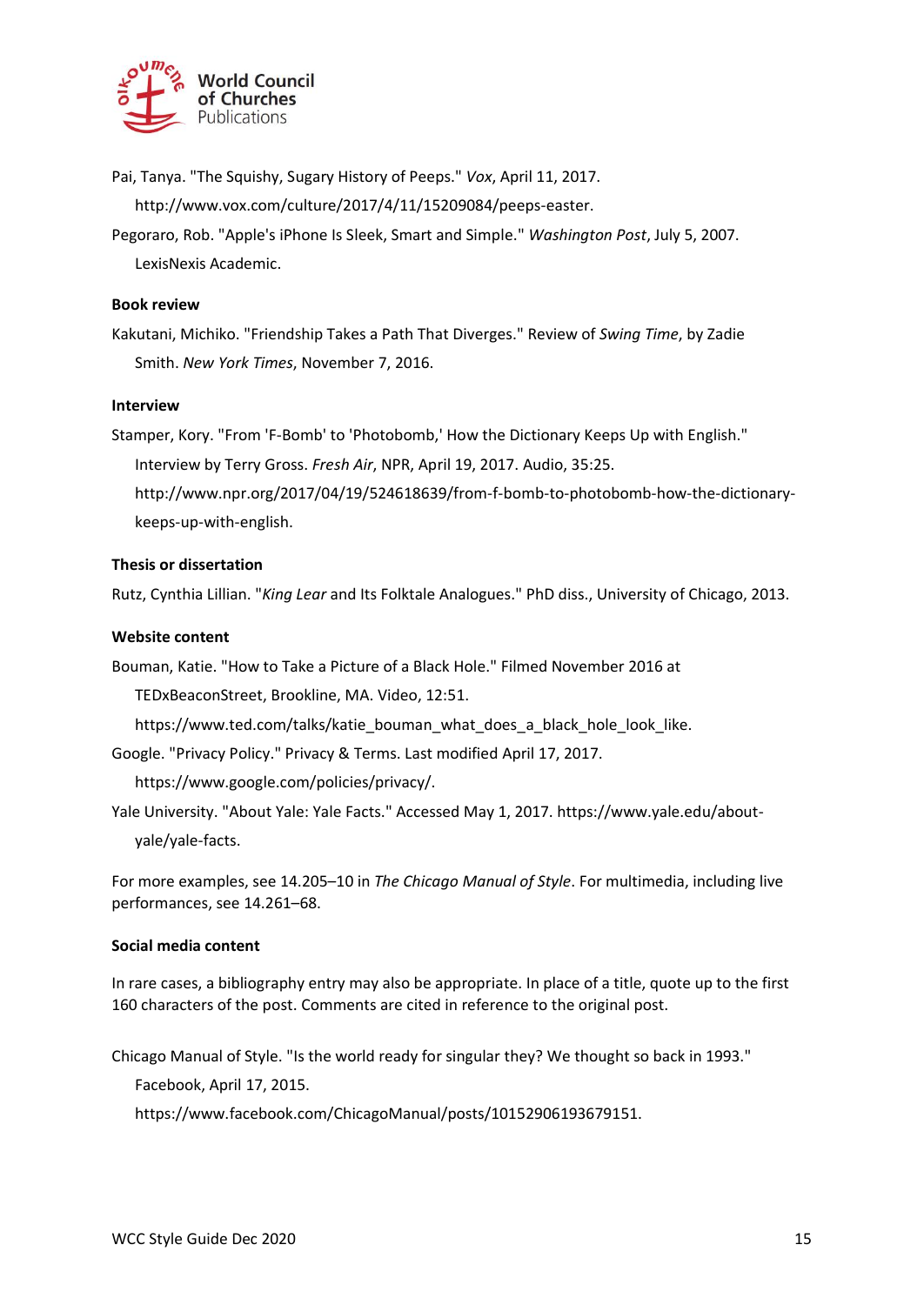

# <span id="page-15-0"></span>**Appendix: Books of the Bible**

# <span id="page-15-1"></span>Old Testament

| Eccles.        |
|----------------|
| Song (of Sol.) |
| Is.            |
| Jer.           |
| Lam.           |
| Ezek.          |
| Dan.           |
| Hos.           |
| Joel           |
| Amos           |
| Ob.            |
| Mal.           |
| Jonah          |
| Micah          |
| Nah.           |
| Hab.           |
| Zeph.          |
| Hag.           |
| Zech.          |
|                |
|                |